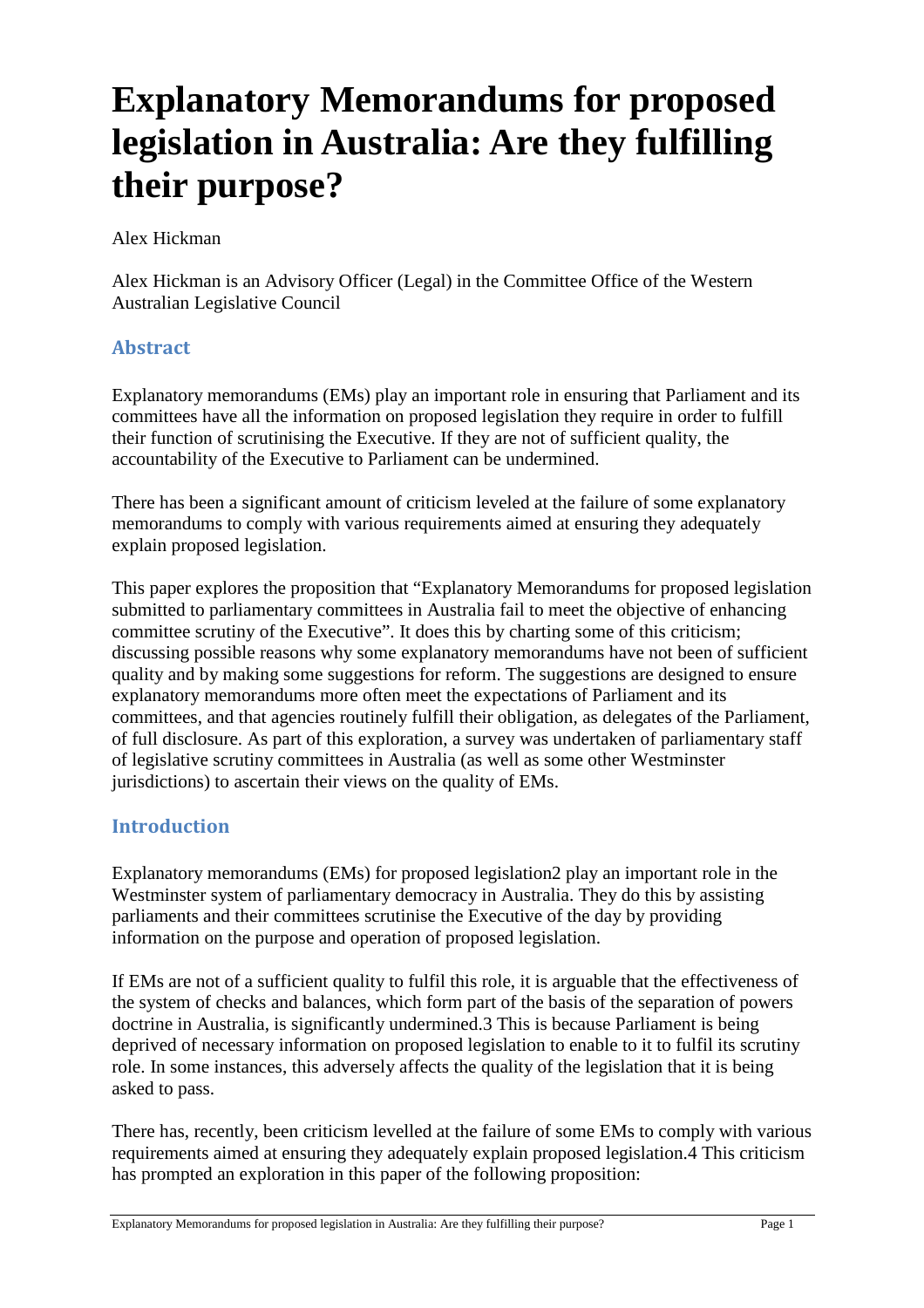Explanatory Memorandums for proposed legislation submitted to parliamentary committees in Australia fail to meet the objective of enhancing committee scrutiny of the Executive.

The principal finding of this paper is that, while EMs enhance committee scrutiny of proposed legislation in a majority of instances, they are not fulfilling this expectation as often as they should and there is a strong case for reform to improve their quality.

This argument will be supported by:

- exploring the role of EMs in the Westminster system;
- recording the different requirements for the preparation of EMs in various jurisdictions;
- summarising the negative feedback that has been made about some EMs;
- surveying and analysing the views on the quality of EMs by parliamentary staff of legislative scrutiny committees in Australia; and
- exploring the case for reform measures to improve the quality of EMs.

To obtain a comparison with other selected Westminster jurisdictions, the views of parliamentary staff of legislative scrutiny committees in New Zealand, the United Kingdom and Canada were also surveyed.5

In determining the validity of the above proposition, the following factors need to be borne in mind.

- The benchmarks against which EMs are judged vary considerably.
- It is not possible or practical to review each and every EM to proposed legislation.
- What constitutes an EM that 'enhances committee scrutiny of proposed legislation' has an element of subjective judgement.
- EMs submitted to parliamentary committees deal with a very wide variety of subject matters which may affect content requirements.

Nevertheless, as is apparent from the discussion below, there are certain characteristics which a good quality EM should have and about which there is a clear consensus. This is regardless of any subjective judgments. Also, it is possible to assess the accuracy of the proposition by reviewing the available literature and analysing results of a survey of parliamentary staff conducted for this purpose. These appear below in the section entitled 'Survey of different jurisdictions'.

# **What is an Explanatory Memorandum?**

The terms 'Explanatory Statement', 'Explanatory Memoranda', 'Explanatory Notes' and 'Explanatory Memorandum', in a parliamentary context, are often used interchangeably in available literature. A selection of these follows.

The Senate Standing Committee for the Scrutiny of Bills

An explanatory memorandum is a companion document to a bill. It is required to provide a statement of the purpose of the legislation, an outline of why it is required, the effect of the principle provisions, an explanation of the policy background and notes on the clauses of the bill. The information provided in this document should be of such quality that the committee, members of Parliament, the courts and the public are able to understand the overall objective and operation of the bill.6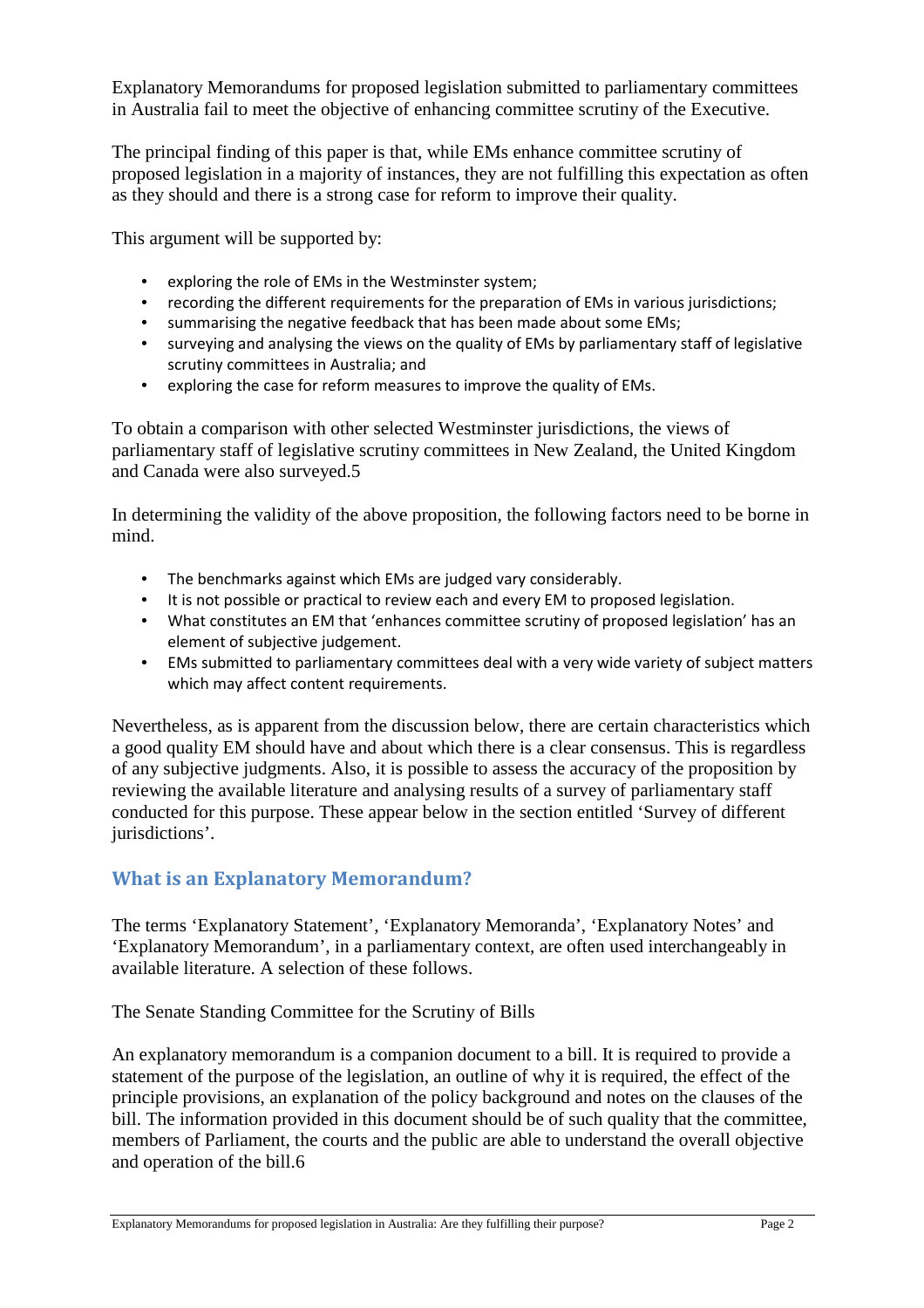Patrick O'Neill, Commonwealth Parliamentary Library

Documents that assist members of Parliament, officials and the public to understand the objectives and detailed operation of the clauses of a bill.7

Charles Walker MP, Chair of the Procedure Committee of the United Kingdom House of Commons

Explanatory statements enhance our ability to scrutinize legislation, unpacking complex or technical amendments and so opening up the legislative process to the wider public, as well as providing greater focus for Members' arguments during debates.8

Constitutional Affairs Committee of the Welsh Assembly

Explanatory Memorandums (EMs) are the main way in which the provisions of a Measure are explained and are particularly important to aid the understanding of those who are not qualified legal practitioners or do not have a detailed knowledge of the policy background.9

With the best of intentions it is highly unlikely that Measures can be drafted in a way that is always entirely clear and transparent to the lay reader. However, it is absolutely essential that what a law is trying to achieve, who it will affect and their rights and duties under that law are well known and understood. It is also essential that Assembly Members as legislators have a clear understanding of a legislative proposal if scrutiny is to be meaningful and effective and the Assembly is not to make bad law. Explanatory Memorandums should assist this process not hinder it.10

These definitions make clear what is expected from EMs, especially from parliamentary committees. Arguably, anything that falls short of these expectations is open to criticism on the basis that Parliament is not being adequately informed by agencies about legislation it is being asked to consider and pass.

While EMs are now more commonplace as part of the legislation making process in a number of Australian and other Westminster parliaments, this was not always the case. Indeed, it was only relatively recently that EMs began to be consistently produced for every Commonwealth Government bill.11 Before 1980, EMs were only prepared for complex bills.12 The gradual introduction of quality EMs since then has enabled parliaments to have a better understanding of the purpose and operation of proposed legislation.

Other sources of information available to Parliament and its committees on proposed legislation, include the Second Reading Speech, Ministerial briefings and hearings with Ministers and departmental staff as part of the committee inquiry process. Nevertheless, with the extensive demands on parliamentarians' time and the ever-increasing complexity of legislation, EMs are a vital source of concise information. If prepared with a parliamentary audience in mind, an EM will expedite an understanding of proposed legislation. This also assists other stakeholders, such as courts, organisations that have a general interest in the subject matter of the legislation in question, the media and the general public.13 Also, drawing on the definitions of EMs set out above, it is the author's opinion that when they comply with best practice form and content requirements (referred to below), EMs are the document most appropriately suited to providing the type of information necessary to enable Parliament and its committees to consider the merits of proposed legislation.14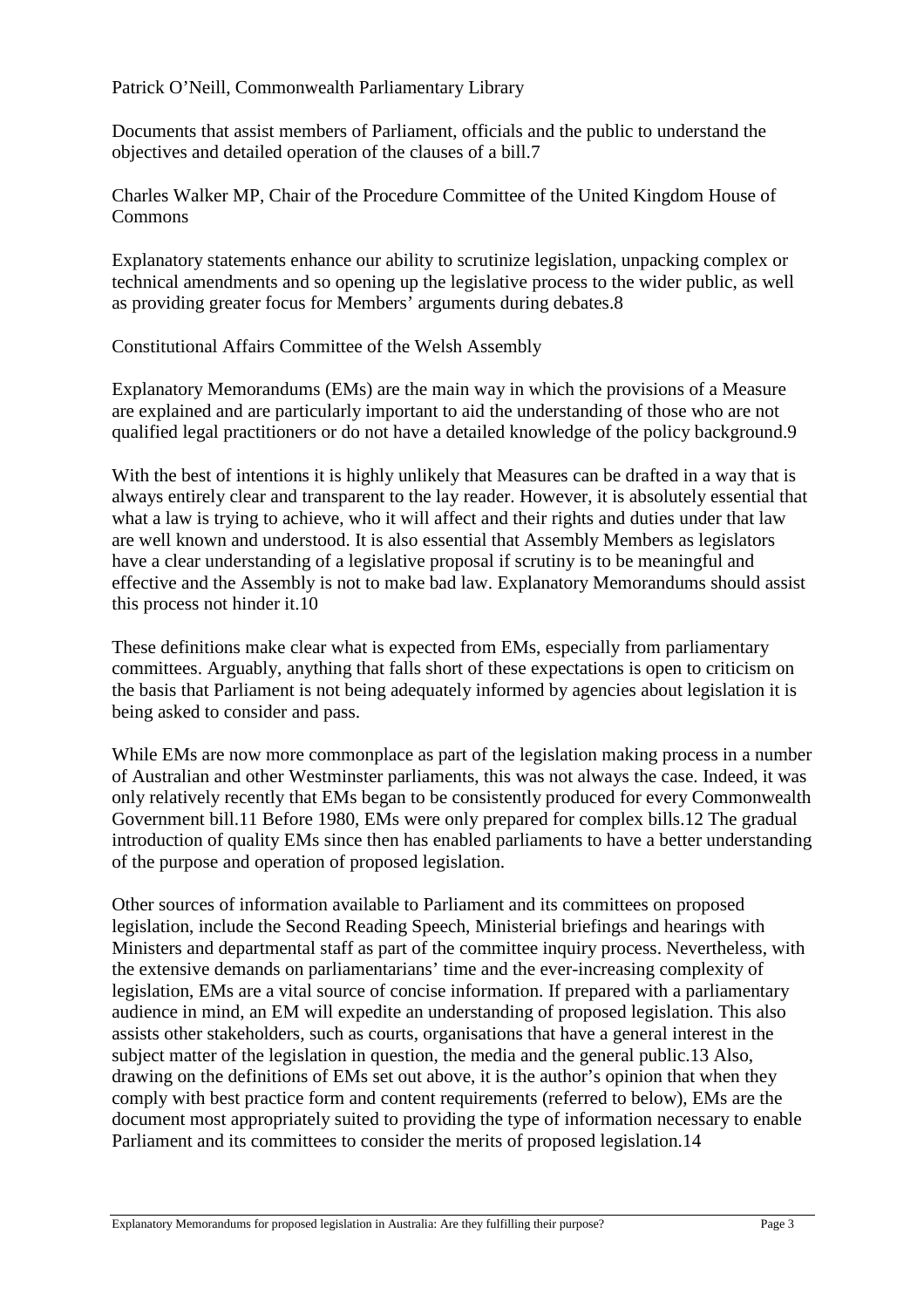# **The role of Parliament and Explanatory Memorandums**

One of the primary roles of Parliament and its committees is to scrutinise the operations of the Executive and any other bodies to whom it delegates the role of making legislation. The Executive is accountable to the Parliament as the law-making body in the Westminster system of government. Essential to achieving this accountability is fulfilling its duty to Parliament of full, pro-active disclosure on legislation, thereby ensuring it is fully briefed. A quality EM will assist the Executive in fulfilling this duty. The importance of accountability and pro-active disclosure can be underlined by drawing the following two analogies.

Firstly, with accountability, it has been said that judges are subject to what has been referred to as 'explanatory accountability'. This type of accountability requires individuals to give an account about why they have behaved in a particular way.15

Secondly, with full disclosure, there is a judicial equivalent in the context of the rules of evidence. In 2003 the Judicial Committee of the House of Lords stated:

Fairness ordinarily requires that any material held by the prosecution which weakens its case or strengthens that of the defendant, if not relied on as part of its formal case against the defendant, should be disclosed to the defence. Bitter experience has shown that miscarriages of justice may occur where such material is withheld from disclosure. The golden rule is that full disclosure of such material should be made.16

Similarly, if a deficient EM does not give a full and accurate account of why the Executive is proposing the legislation by not disclosing all material information to Parliament and its committees (whether by oversight or other reasons), there is diminished accountability. Depending on the nature of the deficiency, negative consequences, including the following, can occur:

- Parliament not being fully informed of the operation and impact of proposed legislation;
- the information contained in the EM may be inaccurate and give the reader a distorted view of the legislation;
- the ability of the general public to understand laws passed by Parliament may be impeded; and
- the quality of the resulting legislation may suffer.

Deficient EMs means that committees are required to seek additional information from agencies about the proposed legislation. This delays the scrutiny process and could have been avoided had a sufficient EM been provided. This is not an ideal outcome given the tight timeframes under which committees often operate when reporting to Parliament.17

Importantly, the President of the Western Australian Legislative Council recently stated, as part of a ruling:

The accuracy of the explanatory memorandum is fundamental to a supporting document to a bill.18

## **Sources for Explanatory Memorandums**

With the exception of South Australia, interpretation legislation in all Australian jurisdictions makes reference to EMs as an interpretation aid.19 For example, section 19(2) of the Interpretation Act 1984 (WA) states: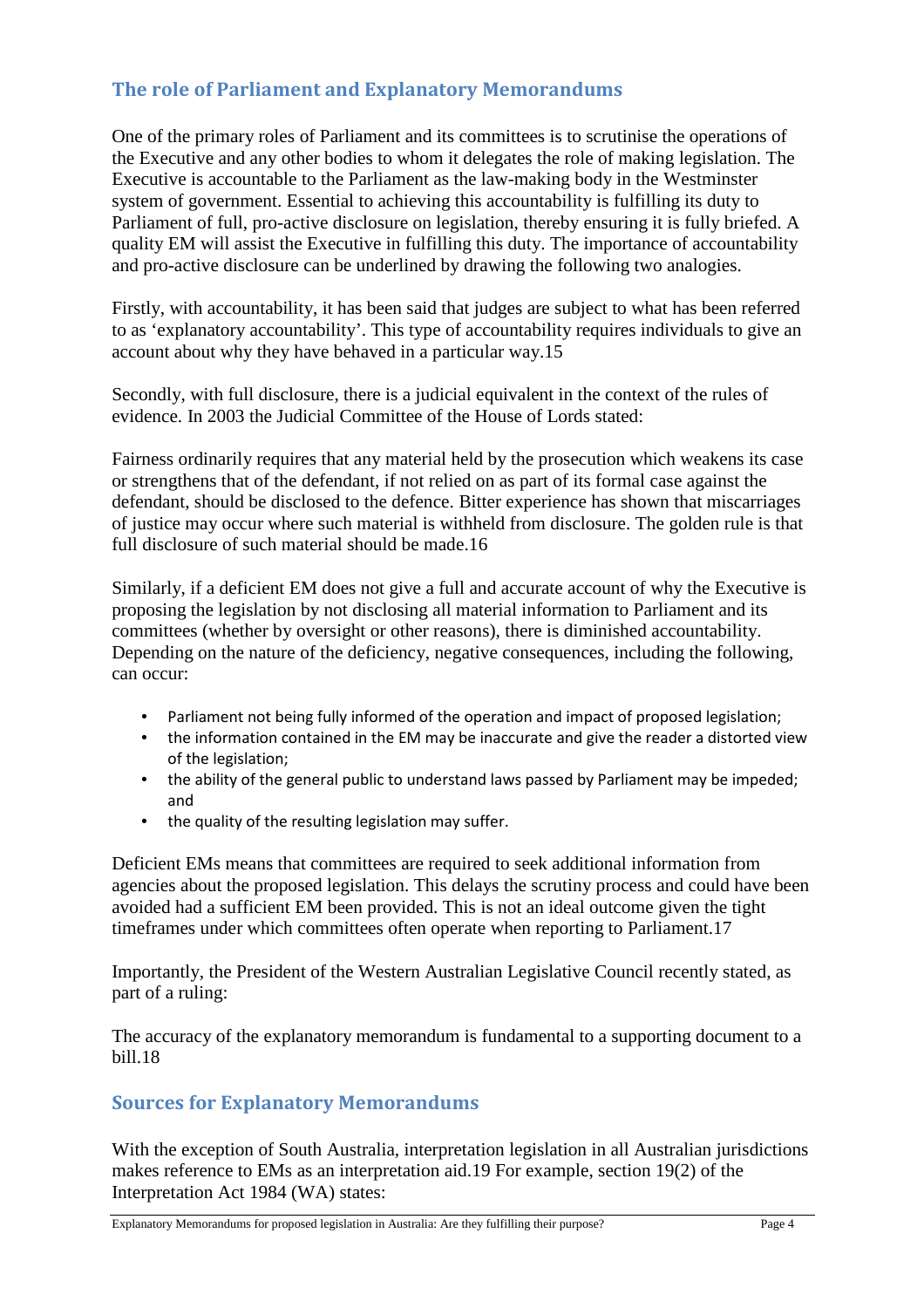19. Extrinsic material, use of in interpretation

(2) Without limiting the generality of subsection (1), the material that may be considered in accordance with that subsection in the interpretation of a provision of a written law includes —

(e) any explanatory memorandum relating to the Bill containing the provision, or any other relevant document, that was laid before, or furnished to the members of, either House of Parliament by a Minister before the time when the provision was enacted.

However, the requirements for the preparation of EMs for primary and subsidiary legislation vary across Australia and are contained in a number of different sources, such as legislation, standing orders, legislation handbooks, committee practice notes and Premier's Circulars. The table attached as Appendix 1 demonstrates this variation. Some sources merely record the need for there to be an EM, while others contain detailed requirements on what information the EM should actually contain.

## **Negative feedback on Explanatory Memorandums**

#### **Generally**

There has been a significant amount of criticism levelled in academic and parliamentary literature at the deficiency of some EMs. A summary has been set out in the table below.

One of the most commonly levelled criticisms is that the EM merely paraphrases the proposed legislation and does not assist the reader in understanding why it is being made.20 A leading source of guidance on the preparation of EMs in Australia, the Department of Prime Minister and Cabinet Legislation Handbook (Legislation Handbook), states:

Notes on clauses are intended to be a companion explanation to the clauses of a bill. They should not simply repeat the words of the bill or restate them in simpler language. The notes should explain the purpose of the clause and relate it to other provisions in the bill, particularly where related clauses do not appear consecutively in a bill.21

#### **Summary of criticisms of EMs**

| Source                                                                                               | Criticism                                                                                                                                                                                                                                                                                                                                                                                                                                                           |  |
|------------------------------------------------------------------------------------------------------|---------------------------------------------------------------------------------------------------------------------------------------------------------------------------------------------------------------------------------------------------------------------------------------------------------------------------------------------------------------------------------------------------------------------------------------------------------------------|--|
| The Australian and<br>New Zealand Scrutiny<br>of Legislation<br>Conference, Brisbane,<br>July 201122 | The standard of explanatory memoranda and statements of<br>compatibility vary greatly and the Committee engages in robust<br>correspondence with Ministers reminding them of the Committee's<br>expectations.23                                                                                                                                                                                                                                                     |  |
|                                                                                                      | An issue is that the Explanatory Memoranda (EM) paraphrases,<br>rather than explains, the bill and its provisions. They can also<br>contain ambiguous information and despite this having been drawn<br>to attention of Parliament on numerous occasions, it remains an<br>ongoing problem. A statement in an EM that merely paraphrases<br>clauses of the bill adds nothing and does not provide a rationale for<br>and practical effect of the terms of a bill.24 |  |
| The report of the Senate<br><b>Standing Committee for</b>                                            | An EM should contain an explanation for any provision within a<br>$\bullet$<br>bill that appears to infringe its terms of reference and provide                                                                                                                                                                                                                                                                                                                     |  |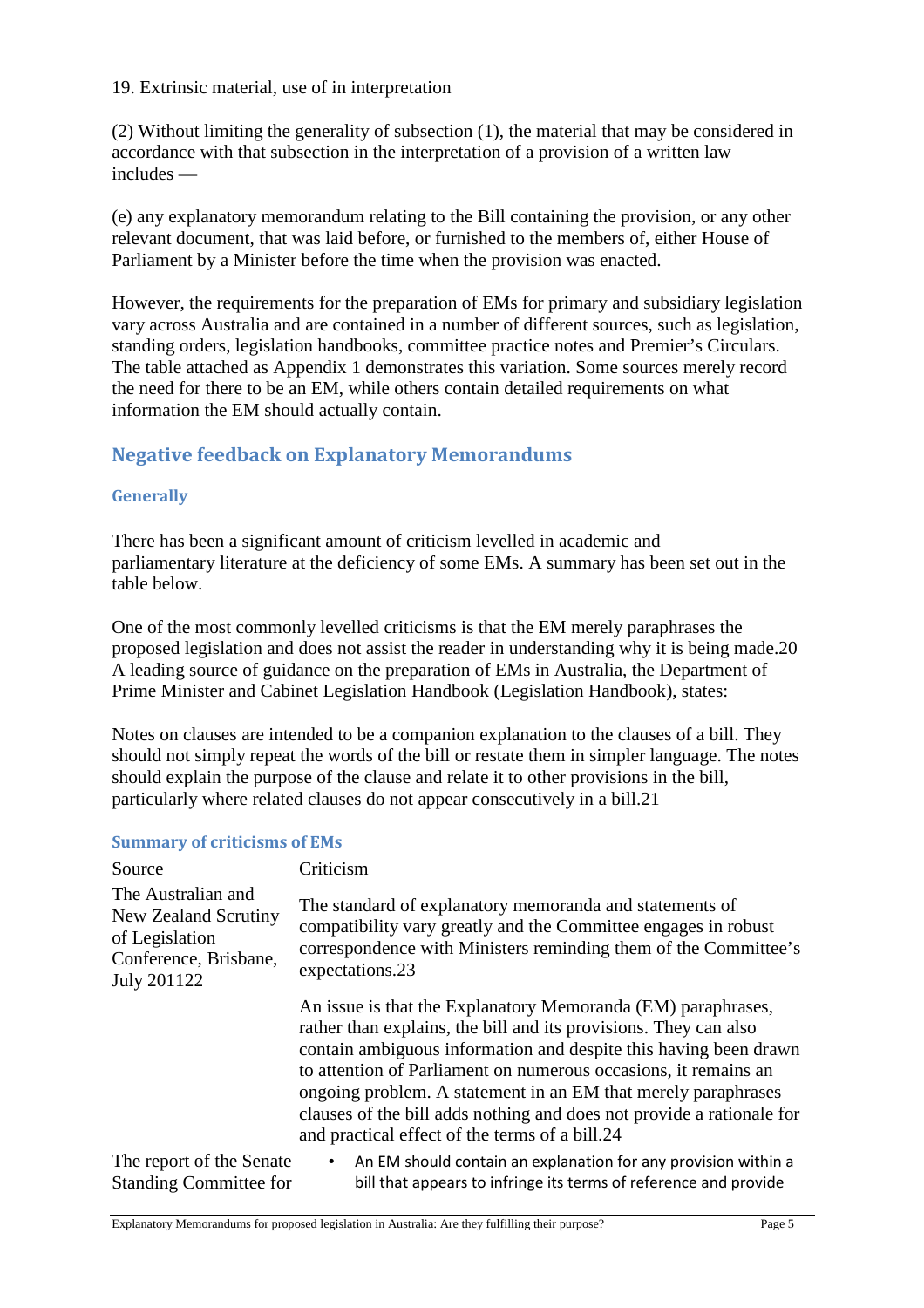| Source<br>the Scrutiny of Bills25                                                | Criticism<br>reasons or justifications for this.26<br>There have been a number of instances where EMs have not<br>$\bullet$<br>complied with the Legislation Handbook, Legislation Circulars and<br>Office of Parliamentary Counsel, which contain guidance for the<br>drafting of EMs. For example, despite paragraph 8.18 of the<br>Legislation Handbook stating notes on clauses should not simply<br>repeat the words of the bill or restate them in simpler language<br>but explain their purpose, some EMs submitted did just that by<br>either failing to explain all the clauses in the bill or provide an<br>explanation for a schedule to the bill.27<br>The Legislation Handbook does not contain any guidance for a<br>$\bullet$<br>departmental officer to determine whether provisions in a bill<br>may infringe the Senate Committee's terms of reference. A list of<br>such matters is set out in the report.28<br>The need to write to the responsible Minister seeking<br>٠<br>information on proposed legislation could be avoided and time<br>saved if this information had been contained in the EM.<br>Departmental officers should be encouraged to note concerns<br>٠<br>raised in past committee reports.29<br>Quality control checks of EMs within departments are inadequate<br>$\bullet$<br>and ineffective and the following suggestions may assist in<br>addressing the issue:<br>1. The Amendment of the Legislation Handbook to provide<br>further guidance on the matters the Senate Committee<br>considers should be addressed in EMs (i.e. those matters<br>that may infringe its terms of reference).<br>The development of a course to train departmental<br>2.<br>officers in the preparation of EMs.<br>3. Before a bill is introduced into Parliament, an<br>appropriately qualified person should check the EM to<br>ensure it explains fully the effect and operation of the<br>proposed legislation and complies with the requirements<br>in the Legislation Handbook.30 |
|----------------------------------------------------------------------------------|---------------------------------------------------------------------------------------------------------------------------------------------------------------------------------------------------------------------------------------------------------------------------------------------------------------------------------------------------------------------------------------------------------------------------------------------------------------------------------------------------------------------------------------------------------------------------------------------------------------------------------------------------------------------------------------------------------------------------------------------------------------------------------------------------------------------------------------------------------------------------------------------------------------------------------------------------------------------------------------------------------------------------------------------------------------------------------------------------------------------------------------------------------------------------------------------------------------------------------------------------------------------------------------------------------------------------------------------------------------------------------------------------------------------------------------------------------------------------------------------------------------------------------------------------------------------------------------------------------------------------------------------------------------------------------------------------------------------------------------------------------------------------------------------------------------------------------------------------------------------------------------------------------------------------------------------------------------------------------------------------------------------|
|                                                                                  | EMs for the Legal Profession Conduct Amendment Rules 2013 and<br>the Supreme Court Rules 2013 were inadequate in the following<br>respects.                                                                                                                                                                                                                                                                                                                                                                                                                                                                                                                                                                                                                                                                                                                                                                                                                                                                                                                                                                                                                                                                                                                                                                                                                                                                                                                                                                                                                                                                                                                                                                                                                                                                                                                                                                                                                                                                         |
| <b>Joint Standing</b><br>Committee on<br>Delegated Legislation<br>of the Western | Legal Profession Conduct Amendment Rules 2013: The EM failed<br>to contain any rationale for the making of some of the<br>amendment rules, which introduced exemptions to the<br>prohibition on legal practitioners borrowing from a client or<br>former client. It was only after exchanging four letters with the<br>agency that the Committee's concerns with the instrument were                                                                                                                                                                                                                                                                                                                                                                                                                                                                                                                                                                                                                                                                                                                                                                                                                                                                                                                                                                                                                                                                                                                                                                                                                                                                                                                                                                                                                                                                                                                                                                                                                                |

• Supreme Court Rules 2013: Details of consultations undertaken specified in the EM were inadequate and did not comply with the Premier's Circular 2007/14,32 and unlike as stated in the EM, the amendments were both unusual and contentious.33

Standing Committee on Its report on the Business Names (Commonwealth Powers) Uniform Legislation Bill 2011 identified two clauses as being Henry VIII clauses,

satisfied.

Australian Parliament31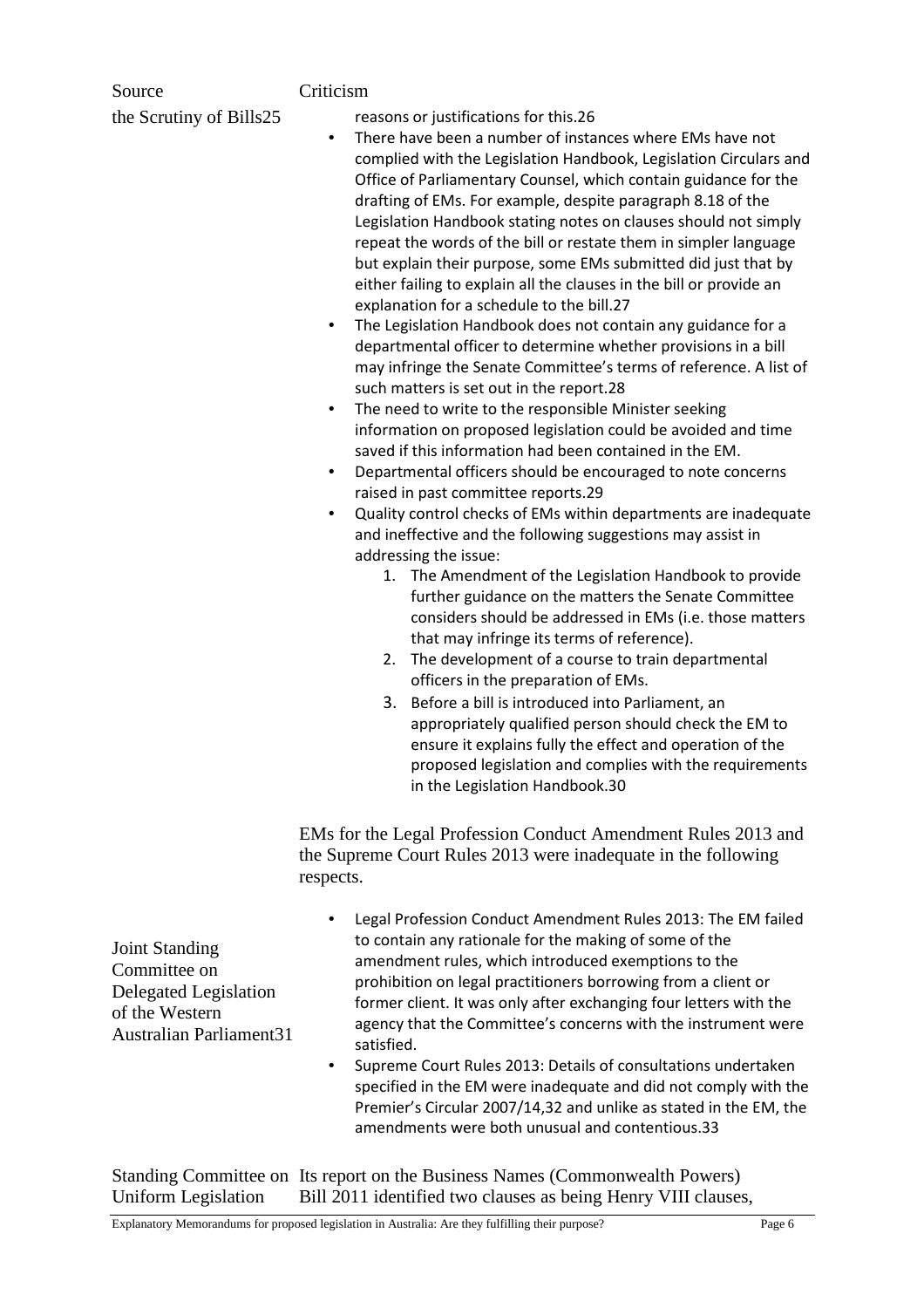| Source                                                                          | Criticism                                                                                                                                                                                                                                                                                                                                                                                                                                                                                                                                      |
|---------------------------------------------------------------------------------|------------------------------------------------------------------------------------------------------------------------------------------------------------------------------------------------------------------------------------------------------------------------------------------------------------------------------------------------------------------------------------------------------------------------------------------------------------------------------------------------------------------------------------------------|
| and Statutes Review of                                                          | whereas the EM for this Bill only identified one.34                                                                                                                                                                                                                                                                                                                                                                                                                                                                                            |
| the Western Australian                                                          |                                                                                                                                                                                                                                                                                                                                                                                                                                                                                                                                                |
| Parliament                                                                      | In its report on the Education and Care Services National Law (WA)<br>Bill 2011, the Uniform Committee identified five Henry VIII<br>clauses, whereas the EM made no mention of any 35 This failure to<br>highlight in the EM issues that were specifically relevant to this<br>committee's terms of reference is another example of a lack of full<br>disclosure. These matters should not be omitted from EMs. It is also<br>an example of how the quality of EMs can vary across agencies.<br>It noted in its 2012–2013 Annual Report that: |
|                                                                                 |                                                                                                                                                                                                                                                                                                                                                                                                                                                                                                                                                |
| The House of Lords<br><b>European Scrutiny</b><br>Committee                     | Regrettably, the Committee has noted an overall decline in the<br>quality of EMs during the 2012–13 Session, which has made its<br>work more challenging. The Committee wrote to the Minister for<br>Europe on 13 February 2013 highlighting this as an issue, alongside<br>delays in EMs being provided.36                                                                                                                                                                                                                                    |
|                                                                                 | In its report on an inquiry it conducted into the Drafting of Welsh<br>Government Measures, this committee stated:                                                                                                                                                                                                                                                                                                                                                                                                                             |
| The Constitutional<br>Affairs Committee of<br>the National Assembly<br>of Wales | There have been a number of criticisms made by Assembly<br>Committees about EMs for Assembly Measures. Committees have<br>on a number of occasions complained that EMs contained<br>insufficient information to allow a balanced judgement to be made<br>of the policy a Measure was trying to implement or of whether the<br>Measure achieves its policy aim.                                                                                                                                                                                 |
|                                                                                 | During our inquiry we again heard a number of criticisms of EMs<br>including that they can sometimes obfuscate rather than explain, that<br>they can be overly long and that they often simply paraphrase the<br>relevant section of a Measure.37                                                                                                                                                                                                                                                                                              |
|                                                                                 | In its interim report on the Regulatory Standards Bill, the Commerce<br>Committee of the New Zealand Parliament recorded advice it had<br>received from the Regulations Review Committee on this bill. In the<br>advice this committee:                                                                                                                                                                                                                                                                                                        |
| The Commerce                                                                    | made reference to its participation in the Scrutiny of Legislation<br>$\bullet$<br>Conference mentioned above, including its report remarks on<br>EMs;                                                                                                                                                                                                                                                                                                                                                                                         |
| Committee of the New<br><b>Zealand Parliament</b>                               | noted the requirements of the Cabguide regarding the<br>preparation of EMs;38 and<br>remarked upon:<br>$\bullet$                                                                                                                                                                                                                                                                                                                                                                                                                               |
|                                                                                 | 1. instances where the requirements of the Cabguide were                                                                                                                                                                                                                                                                                                                                                                                                                                                                                       |
|                                                                                 | not complied with; and<br>other instances were EMs did not contain sufficient detail<br>2.<br>on legislative proposals and had been drafted too<br>quickly.39                                                                                                                                                                                                                                                                                                                                                                                  |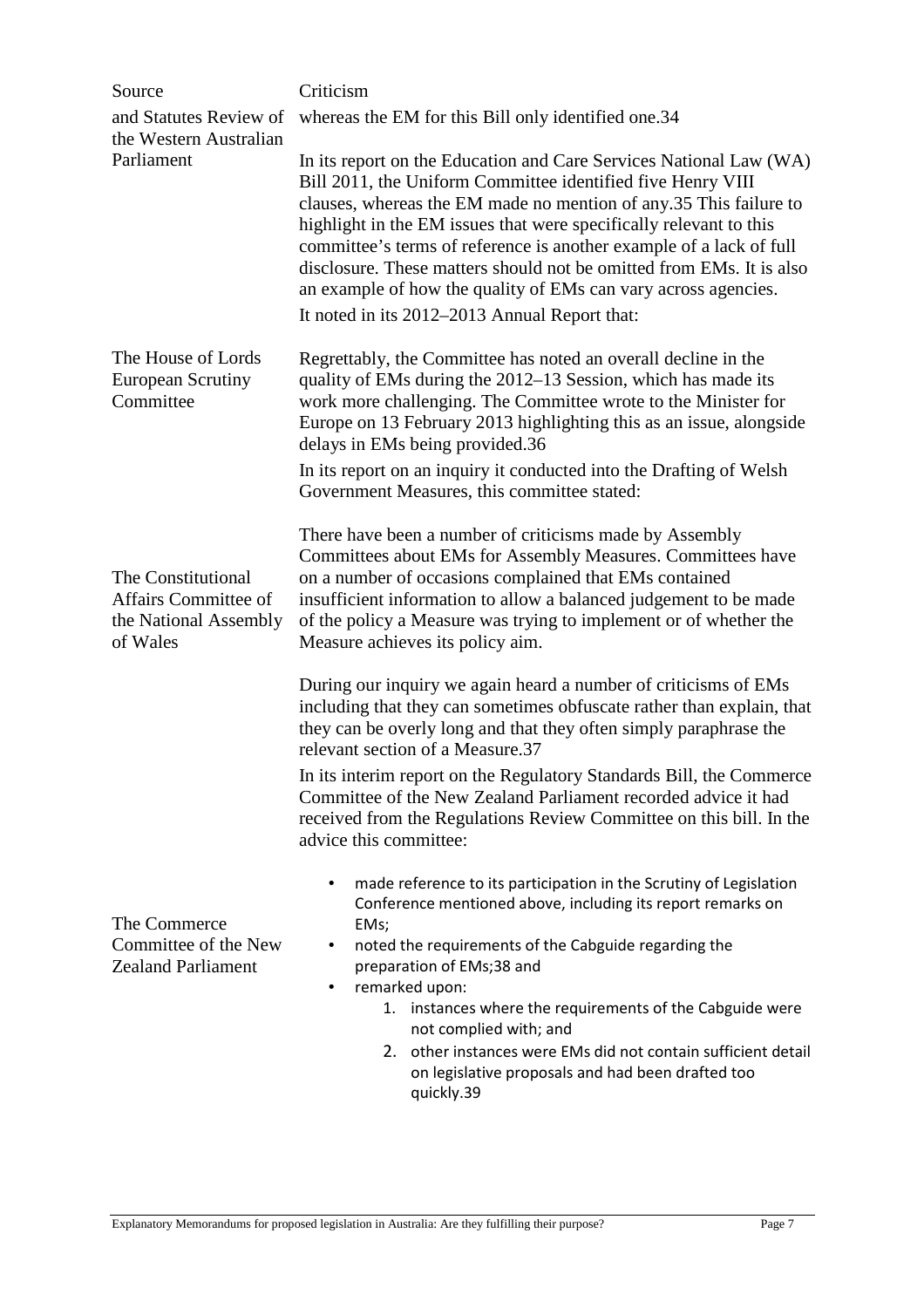# **Survey of different jurisdictions**

#### **Views of Parliamentary staff**

#### *Introduction*

As part of the research for this paper the author conducted a survey of parliamentary staff for committees in Australian jurisdictions, as well as the United Kingdom, Canada and New Zealand. This was done to compare views and practices from some other Westminster systems that undertake functions, such as the scrutiny of legislation, which involve them considering EMs. The purpose of this survey was to gather empirical evidence to assist in determining the validity of the proposition the subject of this paper. A copy of the questions that were posed is attached as Appendix 2.40 A total of 29 questionnaires were sent out (17 in Australia, 1 in New Zealand and 11 to the United Kingdom and Canada) and 16 responses were received, 12 of which gave an explicit view on the Proposition.

To remind the reader, the proposition was that: Explanatory Memorandums for proposed legislation submitted to parliamentary committees in Australia fail to meet the objective of enhancing committee scrutiny of the Executive.

#### *Analysis of feedback*

The tool that has been used to analyse the results of the survey and to determine whether the proposition is supported by the feedback is a simple system that grades responses, as recorded in the following graph, as follows.

Left column: Fully agree with the proposition.

Right column: Partial agreement – the quality of EMs varies too much to decide one way or another.

Middle column: Disagree with the proposition.

In order for the proposition to be valid, in the opinion of the author, at least a majority of participants from all Australian jurisdictions would need to fully agree with the proposition.



Note: the number of responses is per committee, not jurisdiction.

While there is ample literature drawing attention to instances of poor quality EMs, the overall picture, supported by the results of the survey, suggests there is not a degree of widespread systemic failure sufficient to support the proposition.

That being said, the weight of this literature and the instances of partial agreement with the proposition arising out of the survey demonstrate there are enough instances of EMs failing to meet expectations to warrant a serious consideration of proposals for reform.

#### **Examples of best practice**

Although offering no guarantee of ensuring consistently better quality EMs (as pointed out below), it is ideal to have clear and comprehensive form and content requirements in place. A number of the jurisdictions surveyed have such requirements, with one of the most notable being Queensland. The "Guidelines for the preparation of explanatory notes" issued by the Department of Premier and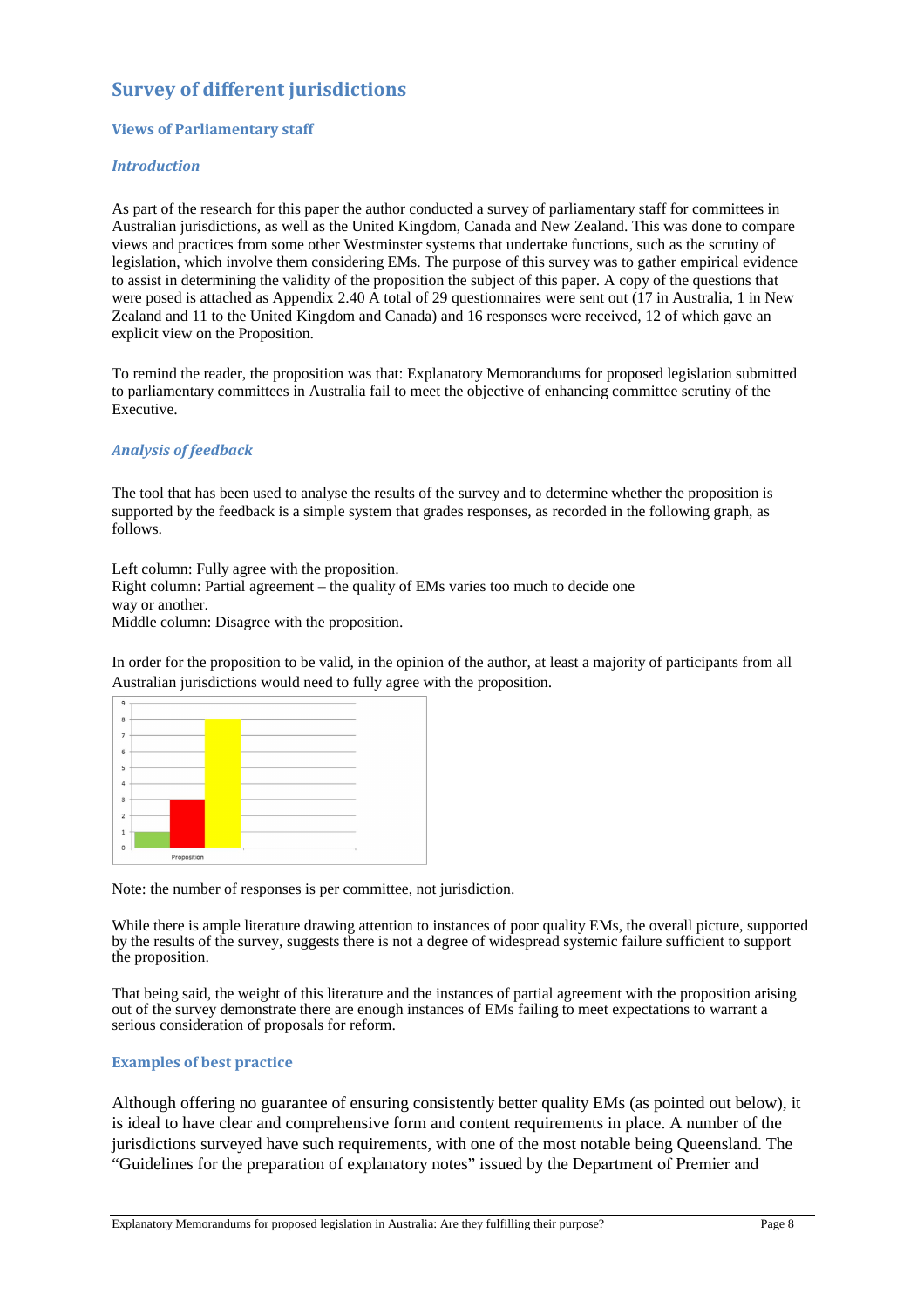Cabinet in Queensland contains detailed guidance on what is expected to be contained in EMs for Bills and subsidiary legislation.41 The inclusion of template EMs is a helpful way of attempting to achieve a consistent level of quality. Also, the document focusses the mind of the drafter on the type of issues that attract the interest of the relevant portfolio scrutiny committee.

### **The case for reform**

#### **Generally**

From the weight of the material considered in this paper, it is clear that some jurisdictions that have the most comprehensive and clear guidance have attracted the most criticism. Accordingly, the lack of quality of some EMs is not necessarily due to an absence of guidance but the failure of some agencies to follow this guidance.

The matters taken into account by parliamentary committees in their consideration of proposed legislation are clearly set out in their terms of reference and in reports tabled in Parliament. By not routinely drawing attention to any possible infringement of terms of reference and providing justification for this, one is left to wonder about the commitment to and appreciation of the parliamentary scrutiny process of some agencies. Indeed, some literature has hinted that there may be more underlying reasons why there has been a failure to prepare satisfactory EMs in some instances and why directions in documentation such as the Cabinet Handbook are not always being complied with.42 It is clearly in the interests of the Executive to place legislation it wishes the Parliament to pass in a positive light. It is also arguable that there is a dissonance between what some agencies and parliamentary committees believe constitutes problematic legislation.

Despite the merits of enshrining in legislation form and content requirements for EMs, as undertaken in some jurisdictions, it is of concern that a failure to comply with these requirements does not affect the validity, operation or enforcement of the primary or subsidiary legislation, as referred to in Appendix 1. A similar lack of repercussions pervades the other non-statutory requirements for EMs. The failure of these requirements in having any real, practical teeth reduces the prospect of there being sufficient incentives to achieve best practice in the preparation of EMs.

These observations suggest there is a clear need for reform to ensure EMs meet the expectations of Parliaments and its committees and that agencies, as a matter of course, fulfil their obligation as delegates of the Parliament, to full disclosure.

#### **Suggestions for reform**

There have been a number of suggestions for reform seeking to improve the quality of EMs, such as:

- better quality control by agencies to ensure:
- 1. that the content of draft EMs are checked by staff with appropriate experience and qualifications; and
- 2. EMs comply with the relevant requirements and fully disclose all potential issues that may be of interest to those scrutinising the proposed legislation,
	- o appropriate training of those preparing EMs.43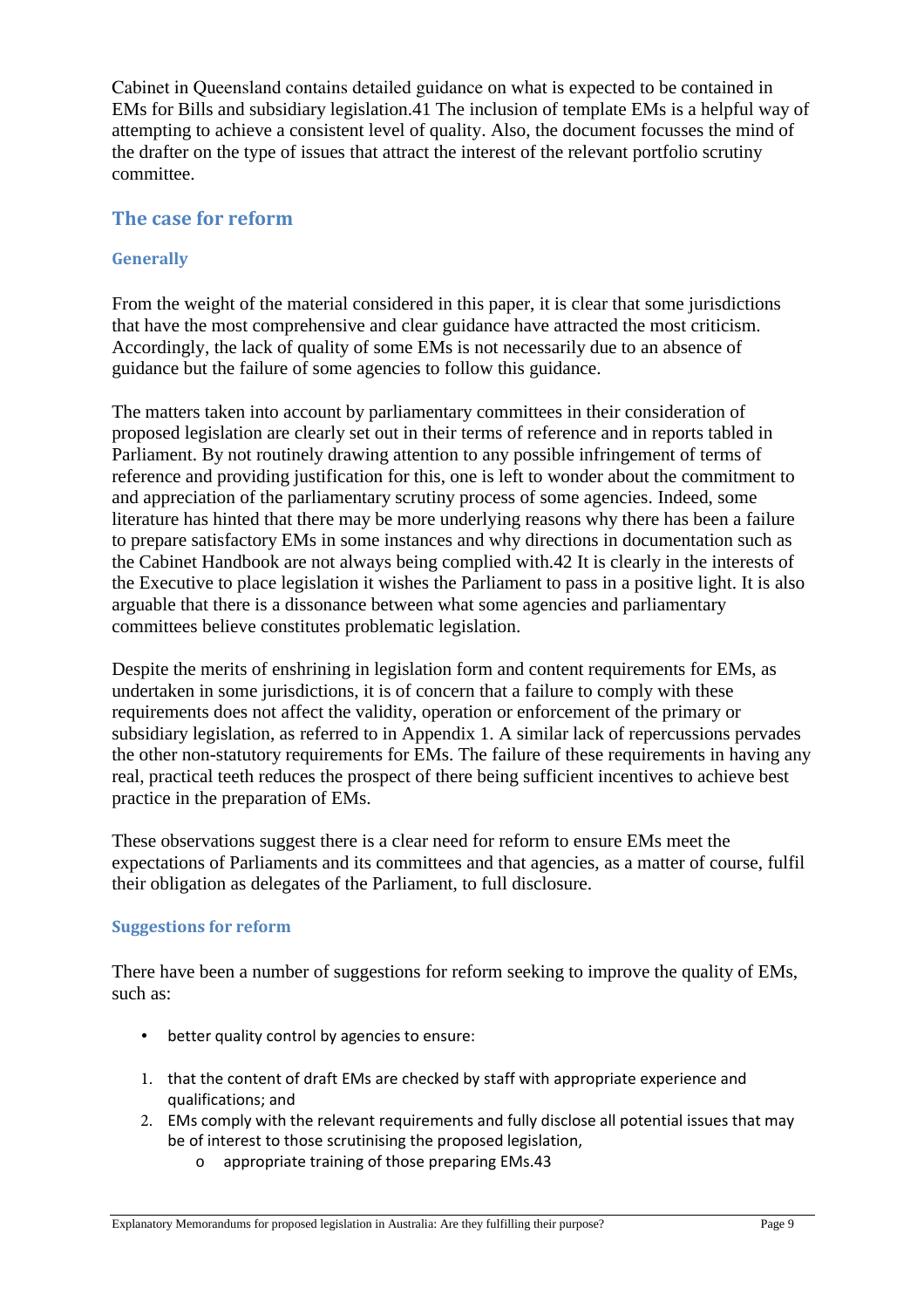Another practice that may assist in improving the quality is for someone, other than the instructing officer for the legislation in the agency, to be responsible for preparing the EM. This person(s) would be more independent of the policy making process and this could assist in ensuring a more dispassionate and objective approach.

It may also be worthwhile considering reform measures which entrench better practices to ensure a more consistent level of adherence to form and content requirements, rather than leaving this up to the discretion and practice of individual agencies.

Each Australian Parliament has exclusive cognisance over the processes that are followed in the making of legislation applying in its jurisdiction. However, the author questions why there is not some uniformity across Australia in the approach to EMs to ensure better consistency, particularly bearing in mind their purpose. Parliament and its committees need to have, at their disposal, a detailed explanation of legislation the Executive is asking it to consider and pass. Such a requirement transcends jurisdictional borders. It is at least arguable that baseline form and content requirements for EMs for primary and delegated legislation should be recorded in a single, authoritative source and not the current plethora of documents. Requirements over and above those contained in such a document could always be catered for in additional documentation specific to the relevant jurisdiction.

Accordingly, one possible reform measure could be the introduction of a uniform legislation model setting out clear and detailed form and content requirements for EMs for proposed primary and subsidiary legislation. While similar requirements are in place for some legislation in the Commonwealth, Victoria and Queensland (as detailed in Appendix 1), under the proposed model, the validity and enforceability of the proposed legislation would be conditional upon all such requirements being satisfactorily fulfilled by the relevant agency.

This inevitably raises a number of questions, such as which body would be responsible for making the decision about whether these requirements have been fulfilled and the impact on the legislative making process (including its timing). For instance, in most Australian jurisdictions, subsidiary legislation is subject to the disallowance procedure, not an affirmative resolution procedure.44

A helpful example with respect to subsidiary legislation may be the process by which the United Kingdom House of Lords Secondary Legislation Committee scrutinises instruments. Those instruments which are subject to the affirmative resolution procedure cannot proceed to debate in the Parliament until this committee has completed its scrutiny process and this will be delayed until it is satisfied with the quality of the EM. This provides a strong incentive to ensure that EMs will satisfy the needs of the scrutiny committee.

Other initiatives could include:

- the setting up of a specific committee to assess the adequacy of explanatory material; or
- engaging the Clerk/other parliamentary staff to undertake this assessment and make recommendations to the Presiding Officer, which would feed into the parliamentary process for making legislation and could result in preventing proposed legislation from proceeding until all shortcomings have been addressed.

In order for any reform measure to succeed, it is essential that all participants in the parliamentary process recognise the important role played by EMs and the need for complete openness and transparency by the Executive towards the Parliament regarding information on legislative proposals.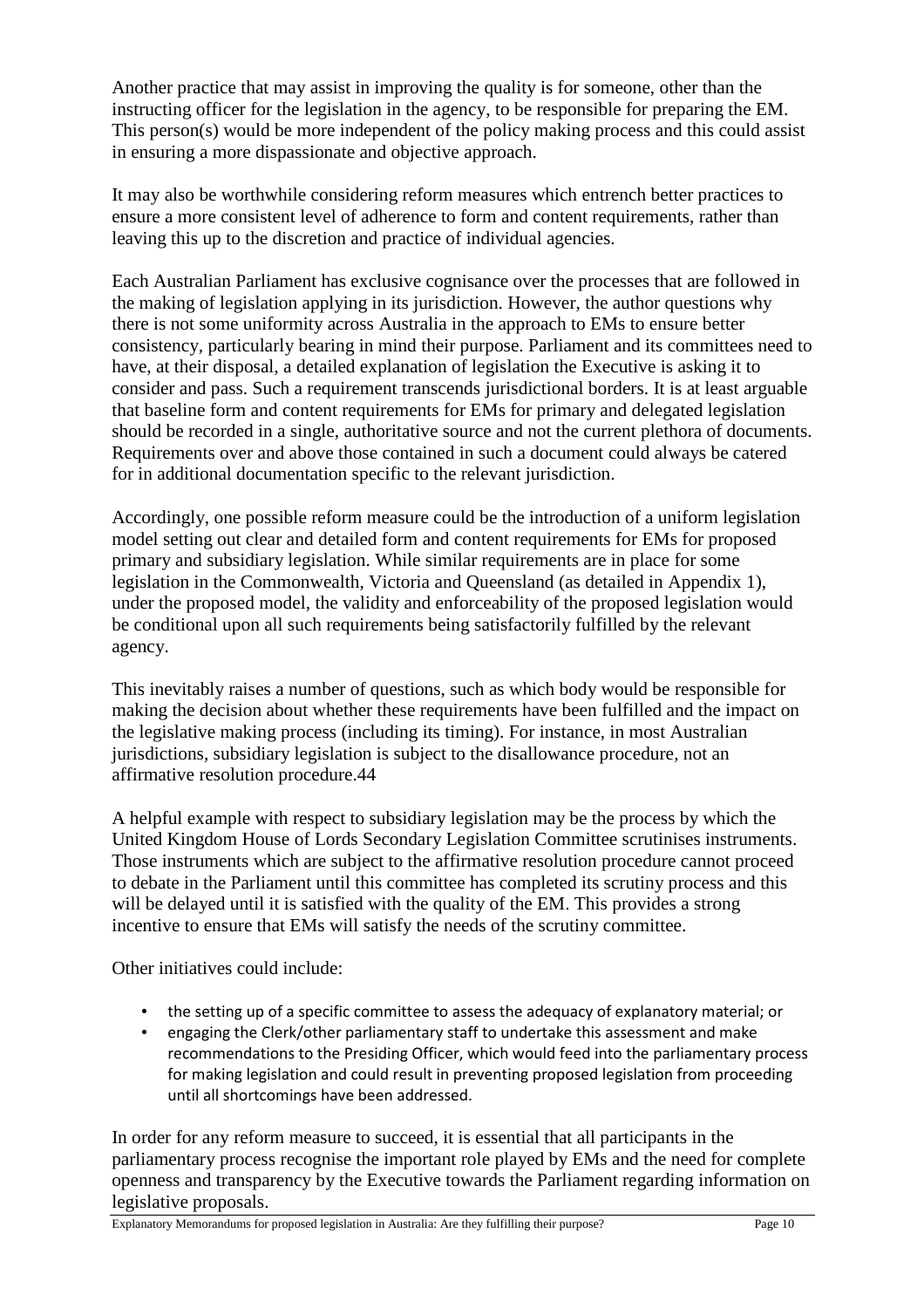# **Initiatives seeking to improve the quality of Explanatory Memorandums**

Feedback on the quality of information provided to Parliament and its committees has prompted some initiatives to improve its standard. For instance, the Good Law Initiative in UK is being driven by the Office of Parliamentary Counsel (OPC) to deliver law that is necessary, coherent, clear, effective and accessible. Under the hearing 'What is the OPC doing to produce good law?' it states:

We are looking at the explanatory material published with Bills and Acts, to see what improvements might be made.45

Also in the United Kingdom, the Political and Constitutional Reform Committee of the House of Commons, following criticism about the quality of legislation, conducted an inquiry into legislative standards to assess the need for improvements. As part of its report, this committee made a number of observations about a proposed new model of explanatory notes that would incorporate information required by a finalised Code of Legislative Standards. It also proposed the setting up of a Legislative Standards Committee which would provide oversight of compliance with this code.46

As noted in Appendix 1, the Australian Capital Territory has produced the "Guide to writing an explanatory statement", which contains comprehensive form and content requirements as part of an educative process for agencies.47 This could provide a starting point for other reforms.

## **Conclusion**

Despite the existence of many quality EMs submitted to parliamentary committees, there is no reason why a parliamentary committee should not expect, at all times, to be assisted with its scrutiny function by the provision of an EM which is fit for purpose. It should not have to draw shortcomings to the attention of the relevant agency which, after all, possesses expert knowledge of the proposed legislation. The number of criticisms levelled at the quality of EMs in all jurisdictions considered by the author suggests this expectation is not being routinely met and that EMs are not fulfilling their purpose as often as they should.

The surveyed evidence suggests that EMs produced by agencies do, in a majority of instances, enhance scrutiny of proposed legislation. However, the evidence also suggests there is a strong case to be made for the implementation of reforms to further improve the quality of EMs.

The author argues for the establishment of a legislative provision in every Australian jurisdiction setting out detailed content requirements for all EMs, as there is in Queensland and the Commonwealth. However, any provision stating that failure to comply with the requirements does not affect the validity or enforceability of the legislation significantly undermines the effectiveness of this type of provision. If any legislative requirement is to have real teeth, there needs to be a compulsory process that checks EMs against their compliance with legislative requirement and, if they fail to do so, the power to halt the legislative making process until improvements are made.

# **Appendix 1 Sources of requirements for EMs in Australia106**

| <b>Jurisdiction</b> | Source | Requirements | Sanction for non- |
|---------------------|--------|--------------|-------------------|
|                     |        |              | compliance?1      |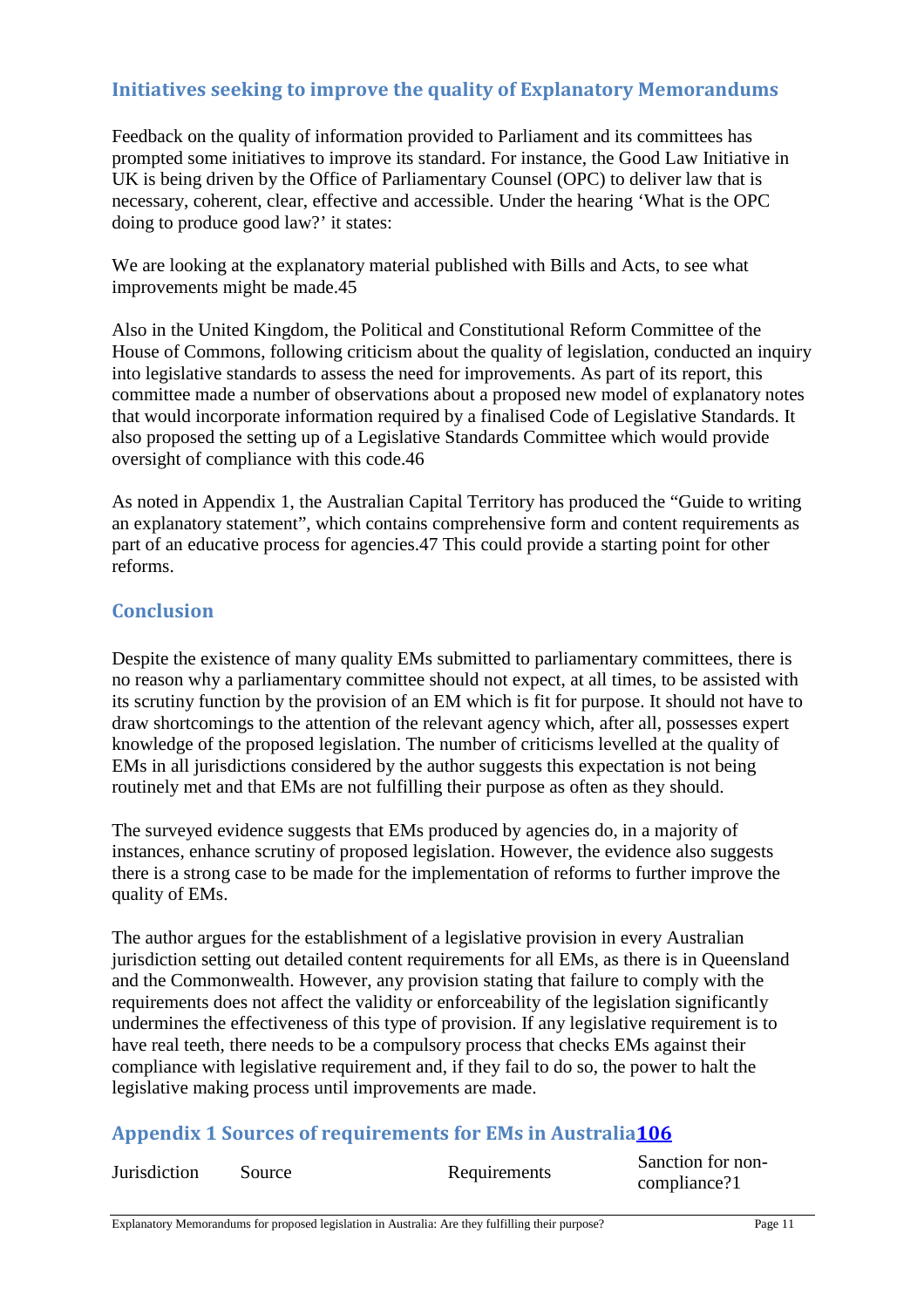| Jurisdiction       | Source                                                                                                                                                                        | Requirements                                                                                                                                                                                                                                        | Sanction for non-<br>compliance?1                                                                                                                                                                                 |
|--------------------|-------------------------------------------------------------------------------------------------------------------------------------------------------------------------------|-----------------------------------------------------------------------------------------------------------------------------------------------------------------------------------------------------------------------------------------------------|-------------------------------------------------------------------------------------------------------------------------------------------------------------------------------------------------------------------|
|                    | Primary legislation:                                                                                                                                                          |                                                                                                                                                                                                                                                     |                                                                                                                                                                                                                   |
|                    | Department of Prime<br><b>Minister and Cabinet</b><br>Legislation Handbook.                                                                                                   | Contains detailed<br>information on when an<br>EM is required and its<br>form and content.                                                                                                                                                          |                                                                                                                                                                                                                   |
|                    | Legislation Circular No.7<br>of 2003.                                                                                                                                         |                                                                                                                                                                                                                                                     |                                                                                                                                                                                                                   |
|                    | <b>Office of Parliamentary</b><br><b>Counsel Drafting</b><br>Directions.                                                                                                      |                                                                                                                                                                                                                                                     |                                                                                                                                                                                                                   |
| Commonwealth       | Subsidiary legislation:                                                                                                                                                       |                                                                                                                                                                                                                                                     |                                                                                                                                                                                                                   |
|                    | Legislative Instruments<br>Act 2003.                                                                                                                                          | Section $26(1A)$ contains<br>a list of what the EM<br>must contain. This<br>includes a 'statement of<br>compatibility' with<br>rights and freedoms<br>recognised in the<br>international human<br>rights treaties to which<br>Australia is a party. | Section $26(2)$ states<br>that a failure to comply<br>with the requirements<br>does not affect the<br>validity or<br>enforceability of the<br>instrument.                                                         |
|                    | Primary legislation:                                                                                                                                                          |                                                                                                                                                                                                                                                     |                                                                                                                                                                                                                   |
| New South<br>Wales | Manual for the preparation<br>of legislation<br>(Parliamentary Counsel's<br>Office, August 2000).<br>Subsidiary legislation:<br>As above.                                     | No form and content<br>requirements.                                                                                                                                                                                                                |                                                                                                                                                                                                                   |
|                    | The Subordinate<br>Legislation Act 1989,<br>while not referring to<br>EMs, requires the<br>preparation of regulatory<br>impact statements and<br>accompanying<br>submissions. | Schedule 2 contains<br>detailed content<br>requirements for<br>regulatory impact<br>statements.                                                                                                                                                     | The requirement is<br>subject to the rider 'as<br>far as is reasonably<br>practical' and there are<br>a list of matters set out<br>in Schedule 3 that do<br>not require a<br>regulatory impact<br>statement.      |
|                    | Primary legislation:                                                                                                                                                          |                                                                                                                                                                                                                                                     |                                                                                                                                                                                                                   |
| Victoria           | The Charter of Human<br>Rights and<br>Responsibilities Act 2006                                                                                                               | Section 28 requires a<br>statement of<br>compatibility to<br>accompany any bill<br>(akin to what an EM<br>may be required to<br>contain).                                                                                                           | Section 29 states that a<br>failure to comply with<br>section 28 in relation<br>to any Bill that<br>becomes an Act does<br>not affect the validity,<br>operation or<br>enforcement of that<br>Act or of any other |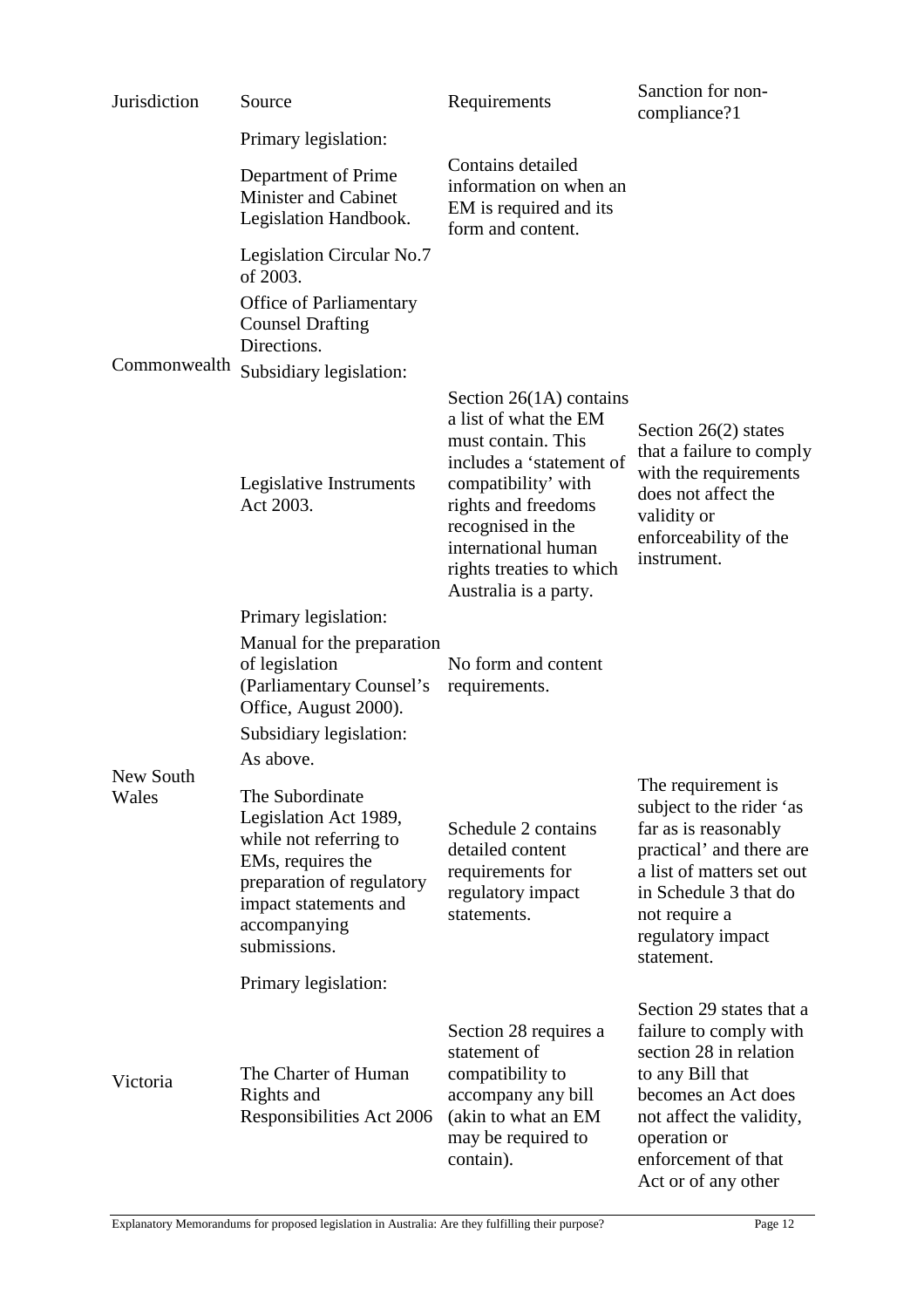| Jurisdiction    | Source                                                                                                                                    | Requirements                                                                                                                                                                                                                                       | Sanction for non-<br>compliance?1                                           |
|-----------------|-------------------------------------------------------------------------------------------------------------------------------------------|----------------------------------------------------------------------------------------------------------------------------------------------------------------------------------------------------------------------------------------------------|-----------------------------------------------------------------------------|
|                 |                                                                                                                                           |                                                                                                                                                                                                                                                    | statutory provision.                                                        |
|                 | 4 Practice Notes issued<br>between 17 October 2005<br>and 10 December 2012 by<br>the Scrutiny of Acts and<br><b>Regulations Committee</b> | Sets out the expectations<br>of the committee about<br>what should be<br>contained in explanatory<br>material and gives a<br>summary of the type of<br>provisions frequently of<br>concern to the<br>committee.                                    |                                                                             |
|                 | Subsidiary legislation:                                                                                                                   |                                                                                                                                                                                                                                                    |                                                                             |
|                 | As above (4 Practice)<br>Notes).                                                                                                          |                                                                                                                                                                                                                                                    |                                                                             |
|                 | Primary legislation:                                                                                                                      |                                                                                                                                                                                                                                                    |                                                                             |
|                 | Legislative Standards Act                                                                                                                 | Section 23 sets out the<br>content of what an EM<br>must contain.                                                                                                                                                                                  | Section 25 states that a<br>failure to comply with<br>the requirements does |
|                 | 1992                                                                                                                                      | Reasons for the non-<br>inclusion of required<br>information must be<br>explained.                                                                                                                                                                 | not affect the validity<br>of the legislation.                              |
| Queensland      | <b>Queensland Cabinet</b><br>Handbook                                                                                                     | Page 107 refers to the<br>requirements contained<br>in the Legislative<br>Standards Act 1992 as<br>well as the Guidelines to<br>the preparation of<br>explanatory notes and<br>the Queensland<br>Legislation Handbook.<br>This is a publication of |                                                                             |
|                 | Guidelines to the<br>preparation of explanatory<br>notes                                                                                  | the Queensland<br>Premier's Department<br>and contains<br>prescriptive information<br>on requirements for<br>EMs in order to comply<br>with the Legislative<br>Standards Act 1992.<br>The guide includes a<br>template EM.                         |                                                                             |
|                 | Subsidiary legislation:                                                                                                                   |                                                                                                                                                                                                                                                    |                                                                             |
|                 | As above                                                                                                                                  | As above (Legislative<br>Standards Act 1992).                                                                                                                                                                                                      |                                                                             |
| South Australia | Primary legislation:<br>None                                                                                                              |                                                                                                                                                                                                                                                    |                                                                             |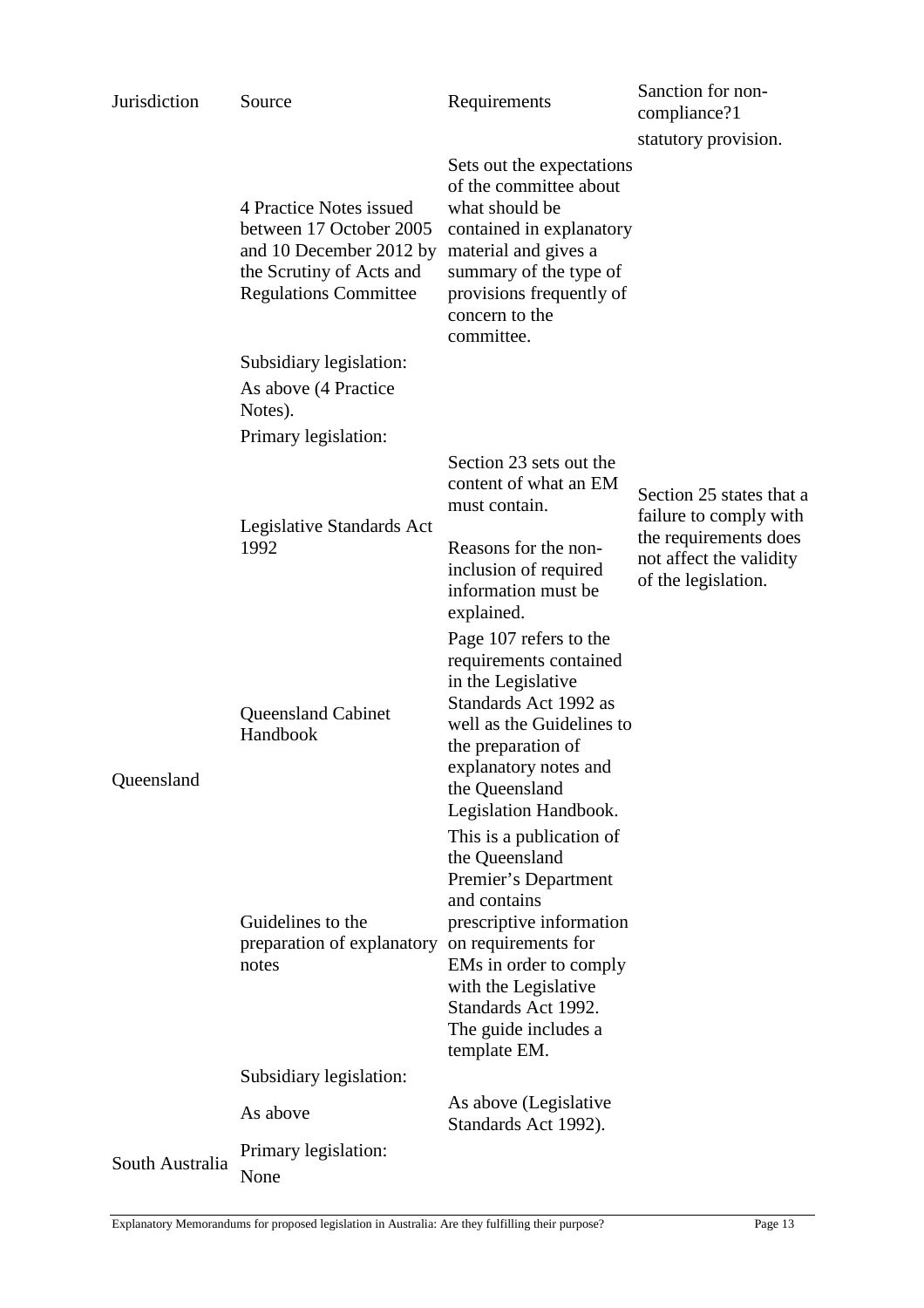| Jurisdiction         | Source                                                                                                                                                                                                 | Requirements                                                                                                                                                                                                         | Sanction for non-<br>compliance?1                                                                                |
|----------------------|--------------------------------------------------------------------------------------------------------------------------------------------------------------------------------------------------------|----------------------------------------------------------------------------------------------------------------------------------------------------------------------------------------------------------------------|------------------------------------------------------------------------------------------------------------------|
|                      | Subsidiary legislation:                                                                                                                                                                                |                                                                                                                                                                                                                      |                                                                                                                  |
|                      | Subordinate Legislation<br>Act 1978 and 2011<br>Cabinet Guide - Guide to<br><b>Executive Council</b><br>Processes                                                                                      | While this legislation<br>contains no EM or<br>similar document<br>requirements, a<br>supporting report (akin<br>to an EM) to accompany<br>a regulation tabled in<br>Parliament is required<br>by the Cabinet Guide. |                                                                                                                  |
|                      | Primary legislation:                                                                                                                                                                                   |                                                                                                                                                                                                                      |                                                                                                                  |
|                      | None                                                                                                                                                                                                   |                                                                                                                                                                                                                      |                                                                                                                  |
| Tasmania             | Subsidiary legislation:<br>The Subordinate<br>Legislation Act 1992<br>while not referring to EMs<br>requires the preparation of<br>regulatory impact<br>statements and<br>accompanying<br>submissions. | Schedule 2 contains<br>detailed content<br>requirements for<br>regulatory impact<br>statements.                                                                                                                      | There are a list of<br>matters set out in<br>Schedule 3 that do not<br>require a regulatory<br>impact statement. |
|                      | Various departmental<br>guidelines referring to the<br>relevant scrutiny<br>committee's requirements.<br>Primary legislation:                                                                          |                                                                                                                                                                                                                      |                                                                                                                  |
|                      | None                                                                                                                                                                                                   |                                                                                                                                                                                                                      |                                                                                                                  |
|                      | Legislative Assembly:<br>Standing Order 162(2)                                                                                                                                                         | No form or content<br>requirements.                                                                                                                                                                                  |                                                                                                                  |
|                      | Legislative Council:<br>Standing Order 121(3) (no No form or content<br>form or content<br>requirements).                                                                                              | requirements.                                                                                                                                                                                                        |                                                                                                                  |
| Western<br>Australia | <b>Parliamentary Procedures</b>                                                                                                                                                                        | No form or specific<br>content requirements,<br>though some                                                                                                                                                          |                                                                                                                  |
|                      | Guide, page 4                                                                                                                                                                                          | commentary on the<br>importance of an<br>effective EM.                                                                                                                                                               |                                                                                                                  |
|                      | Subsidiary legislation:                                                                                                                                                                                |                                                                                                                                                                                                                      |                                                                                                                  |
|                      | Premier's<br>Circular 2007/14:<br>Subsidiary Legislation -<br>Explanatory Memoranda.                                                                                                                   | Some content<br>requirements                                                                                                                                                                                         |                                                                                                                  |
| Australian           | Primary legislation:                                                                                                                                                                                   |                                                                                                                                                                                                                      |                                                                                                                  |
| Capital              | None                                                                                                                                                                                                   |                                                                                                                                                                                                                      |                                                                                                                  |
| Territory            | Guide to writing an                                                                                                                                                                                    | Detailed requirements                                                                                                                                                                                                |                                                                                                                  |

Explanatory Memorandums for proposed legislation in Australia: Are they fulfilling their purpose? Page 14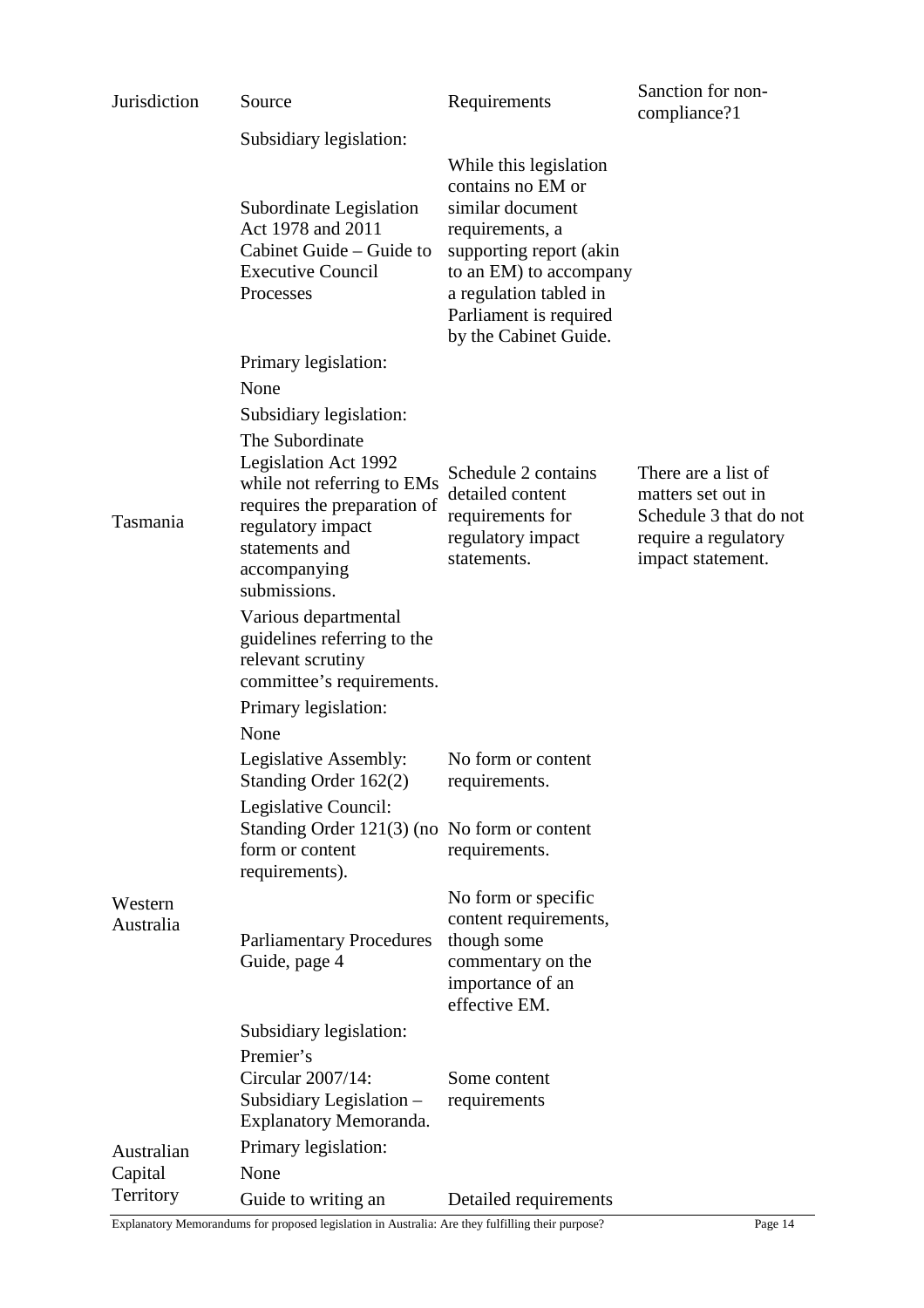| Jurisdiction          | Source                                                                                                                                                                                                                                                                   | Requirements                                                                                          | Sanction for non-<br>compliance?1 |
|-----------------------|--------------------------------------------------------------------------------------------------------------------------------------------------------------------------------------------------------------------------------------------------------------------------|-------------------------------------------------------------------------------------------------------|-----------------------------------|
|                       | explanatory statement (a) on form and content of<br>publication of the Standing an EM.<br>Committee on Justice and<br><b>Community Safety</b><br>(performing the duties of<br>Scrutiny of Bills and<br>Subordinate Legislation<br>Committee))<br>Subsidiary legislation: |                                                                                                       |                                   |
|                       | None                                                                                                                                                                                                                                                                     |                                                                                                       |                                   |
|                       | Primary legislation:                                                                                                                                                                                                                                                     |                                                                                                       |                                   |
|                       | None                                                                                                                                                                                                                                                                     |                                                                                                       |                                   |
| Northern<br>Territory | <b>Legislation Handbook</b><br>produced by the Cabinet<br>Office within the<br>Department of the Chief<br>Minister<br>Subsidiary legislation:<br>None                                                                                                                    | Brief paragraph on form<br>and content<br>requirements with a<br>template provided as an<br>appendix. |                                   |

# **Appendix 2 Questions posed to parliamentary staff**

- 1. What are the requirements in your jurisdiction for the preparation of explanatory memorandums for bills and delegated legislation (i.e. Standing Orders, legislation, departmental and parliamentary counsel handbooks/guidelines)?
- 2. How would you generally describe the quality of explanatory memorandums in your jurisdiction for:
	- o bills;
	- o delegated legislation.
- 3. Have there been any incidences where the quality of the explanatory memorandum has been such that the Parliament/its committees have not been able to perform its function of scrutiny of the Executive? Please provide examples and:
	- o give reasons, if possible, about why the quality was not acceptable (regarding content of the explanatory memorandum as well as why the drafter failed to provide adequate information);
	- o describe how the committee addressed the issue and the outcome.
- 4. If possible, please identify examples of explanatory memorandum for bills and delegated legislation that you believe are of a sufficient quality to assist Parliament/its committees to properly undertake their scrutiny role and explain why?
- 5. Do you believe that the requirements in your jurisdiction for the preparation of explanatory memorandums for bills and delegated legislation are sufficient?
- 6. If so, why?
- 7. If not, why not and what additional requirements, if any, do you believe would improve the quality of explanatory memorandums?
- 8. What are your views on the accuracy of the proposition set out above?
- 9. Please provide any other information you feel would be of assistance to my research (such as references to committee reports that deal with the subject matter).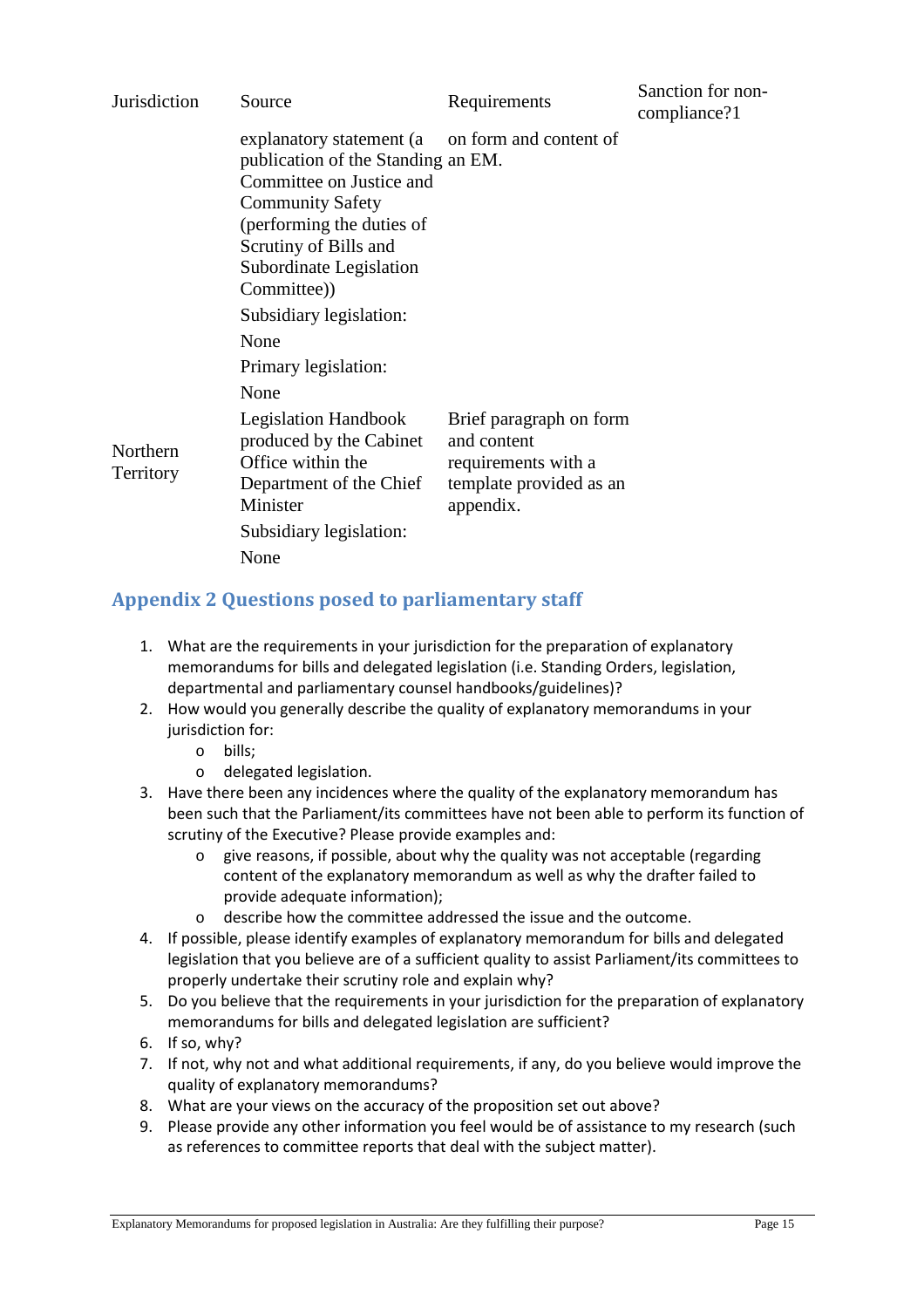## **Notes**

- 1. The author would like to thank Associate Professor Richard Herr for his invaluable input into the process of planning this paper as part of the Parliamentary Law, Practice and Procedure course conducted at the University of Tasmania in 2013 as well as his commentary on the full version of this paper referred to in note 5 below. Thanks are also extended to various parliamentary staff colleagues from Western Australia and other jurisdictions for their invaluable input, including all of those who responded to the survey.
- 2. The term 'proposed legislation' is used in this paper to refer to both primary and subsidiary legislation, despite the fact the latter is often subject to disallowance after it has come into force rather than beforehand.
- 3. Government systems that employ a separation of powers need a way to balance each of the branches. Checks and balances allow for a system based regulation that allows one branch to limit another. The scrutiny of the Executive by the Parliament is an important measure of checking the power of the Executive. While there is not a complete separation of powers in Australia owing to the fusion of the executive and legislative branches, the Executive's membership of the legislature subjects it to its control. Therefore, checks and balances remain.
- 4. These criticisms have been levelled in a variety of literature, including various parliamentary committee reports and academic papers, reference to which will be made in a dedicated section of this paper.
- 5. Due to word limit constraints, it has not been possible to include a summary of these views in this paper. The full version of this paper that was submitted as part of the Parliamentary Law, Practice and Procedure course is available on request from the author.
- 6. Commonwealth of Australia, Senate, Standing Committee for the Scrutiny of Bills, The Quality of Explanatory Memoranda Accompanying Bills, Third Report of 2004, 24 March 2004, p73.
- 7. O'Neill, Patrick, 'Was there an EM?' Explanatory memoranda in the Commonwealth Parliament 1901–82, Australian Law Librarian, Volume 13, No.1, Autumn 2005, p7.
- 8. United Kingdom, House of Commons, Procedure Committee, Explanatory Statements on Amendments, Fourth Special Report, 25 February 2013. See http://www.parliament.uk/business/committees/committees-a-z/commonsselect/procedure-committee/news/explanatory-statements-on-amendments/. This definition was offered following the release of that committee's Fourth Special Report on explanatory statements on amendments.
- 9. A 'Measure' in Wales is primary legislation that is a lower category than an Act of the United Kingdom Parliament. It can do anything such an Act can do in relation to Wales.
- 10. United Kingdom, Welsh Assembly, Constitutional Affairs Committee, Inquiry into the Drafting of Welsh Government Measures: Lessons from the first three years, February 2011, pp27–28.
- 11. Op.cit., n7. See also p21 where it is noted that EMs are not issued for South Australian or Tasmanian bills (despite section 8B(3)(e) of the Acts Interpretation Act 1931 (Tasmania) providing that any explanatory note or memorandum may be referred to as an interpretation aid).
- 12. Commonwealth of Australia, House of Representatives, Standing Committee on Procedure, Maintenance of the Standing and Sessional Orders, First Report, p10.
- 13. This applies to EMs made publicly available. In some jurisdictions, such as Western Australia, some EMs are provided only for the information of the parliamentary committee (this is the case with the Joint Standing Committee on Delegated Legislation of the Western Australian Parliament), which has the power to make them public.
- 14. Relevantly, the President of the Legislative Council of Western Australia, in a statement on the Mental Health Bill 2013, remarked on the length of the Second Reading Speech (21 pages) and stated "The introduction in standing order 121(3) of the requirement for the member in charge of a bill to table an explanatory memorandum was intentionally designed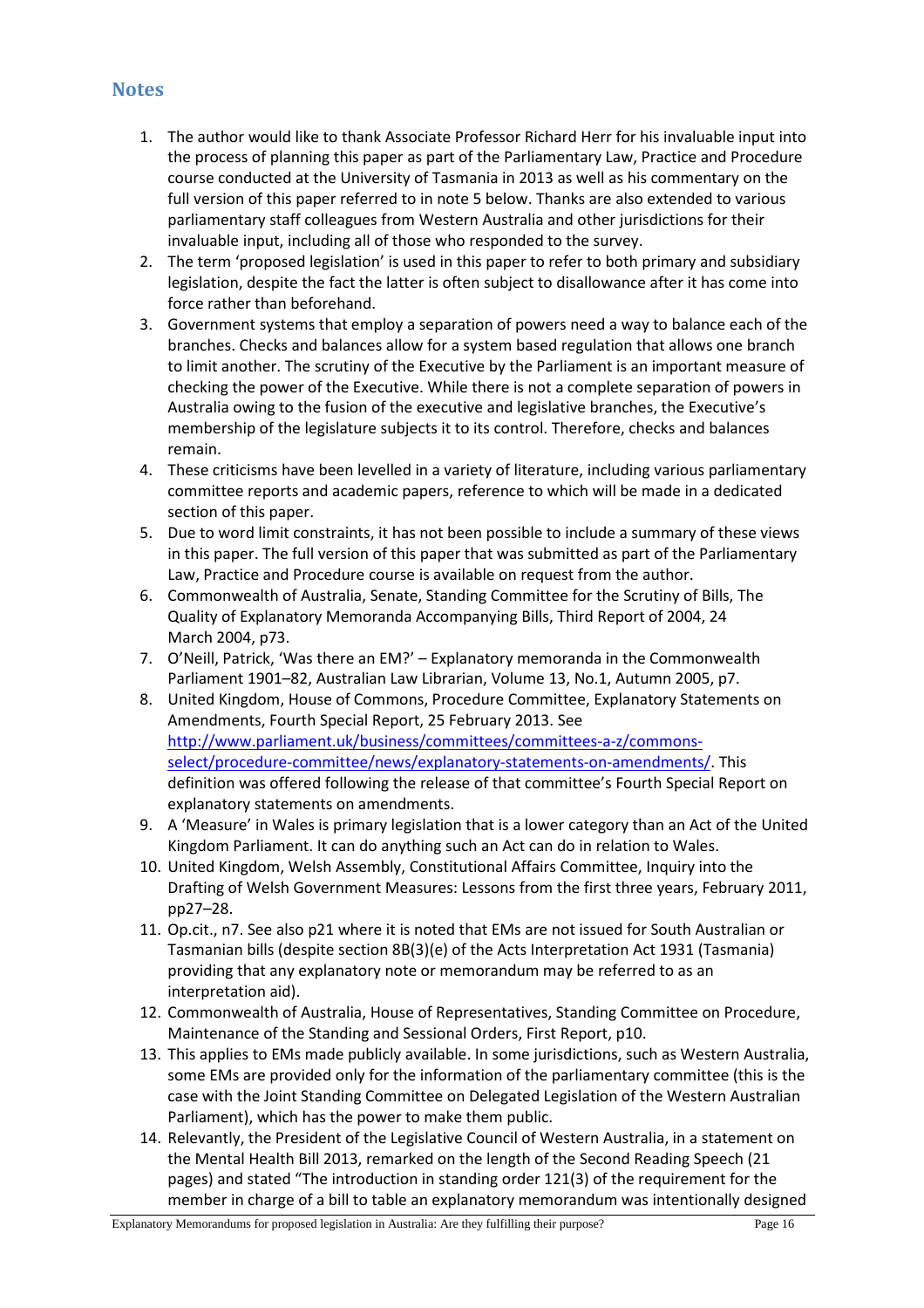to provide the clause-by-clause detail that members need to assist them in an understanding of the policy and effect of a bill. I would not like to see the length and detail of the speech given last night to become common practice."

- 15. See http://www.judiciary.gov.uk/about-the-judiciary/the-judiciary-in-detail/jud-accind/principles-jud-acc.
- 16. Regina v. H (Appellant) (2003) (On Appeal from the Court of Appeal (Criminal Division)) Regina v. C (Appellant) (On Appeal from the Court of Appeal (Criminal Division)) (Conjoined Appeals), [2004] UKHL 3, at paragraph 14, accessible at http://www.publications.parliament.uk/pa/ld200304/ldjudgmt/jd040205/hc-1.htm.
- 17. WA, Legislative Council, Joint Standing Committee on Delegated Legislation, Report 65, Explanatory Report in relation to the Legal Profession Conduct Amendment Rules 2013, 24 October 2013, p3.
- 18. Hon Barry House MLC, Western Australia, Legislative Council, Parliamentary Debates (Hansard), 19 November 2013, p6061.
- 19. There is no reference in the Acts Interpretation Act 1915 (SA).
- 20. See, for example, Sainsbury, Maree, 'Context or Chaos: Statutory Interpretation and the Australian Copyright Act', Statute Law Review, Volume 32(1), p 64; Pearce, Dennis, 'Legislative Scrutiny: Are the Anzacs still the leaders?', a paper presented to the Australia-New Zealand Scrutiny of Legislation Conference held in Canberra, July 2009 and Western Australia, Legislative Council, Standing Committee on Uniform Legislation and Statutes Review, 2011 Australia-New Zealand Scrutiny of Legislation Conference Committee Activity Report, April 2011, p5.
- 21. Department of the Prime Minister and Cabinet, Canberra, Legislation Handbook, May 2000.
- 22. Participating committees were invited, in their reports on their activities since the previous conference in 2009, to provide feedback on the quality and usefulness of explanatory material in the committee's jurisdiction.
- 23. Victoria, Scrutiny of Acts and Regulations Committee, 2011 Australia-New Zealand Scrutiny of Legislation Conference Committee Activity Report, p3.
- 24. WA, Legislative Council, Standing Committee on Uniform Legislation and Statutes Review, 2011 Australia-New Zealand Scrutiny of Legislation Conference Committee Activity Report, April 2011, p5.
- 25. Op.cit, n6, p69. This was one of the most comprehensive reviews of EMs that has been conducted by a parliamentary committee in Australia, conducting an in depth review of the standard of EMs for proposed primary legislation it has scrutinised and setting out the expectations of the Senate Committee of what an EM should address. The fact that the Senate Committee devoted an entire report focussing on this issue is telling about the concerns held over the quality of EMs.
- 26. Ibid.
- 27. Ibid., p75.
- 28. Ibid.
- 29. Ibid, p76. This would be a means of ensuring anything contained in proposed legislation that may offend its terms of reference are drawn to the attention of the committee in the EM.
- 30. It is notable that Stephen Argument makes a similar observation, with respect to EMs for delegated legislation, to the one made by the Senate Committee above about the reason for the poor quality of some EMs – that existing requirements are not being met – see Argument, Stephen, 'The Poms can't teach us nuthin'', a paper presented to the Australia-New Zealand Scrutiny of Legislation Conference held in Canberra, July 2009, p5 and Argument, Stephen, 'Straddling a barbed wire fence: reflections of a gamekeeper, turner poacher, turned gamekeeping poacher', a paper presented to the Australia-New Zealand Scrutiny of Legislation Conference held in Wellington, July-August 2007, p72.
- 31. WA, Legislative Council, Joint Standing Committee on Delegated Legislation, Explanatory Report in relation to the Legal Profession Conduct Amendment Rules 2013, Report 65, 24 October 2013; WA, Legislative Council, Joint Standing Committee on Delegated Legislation; Supreme Court Amendment Rules 2013, Report 66, 24 October 2013.